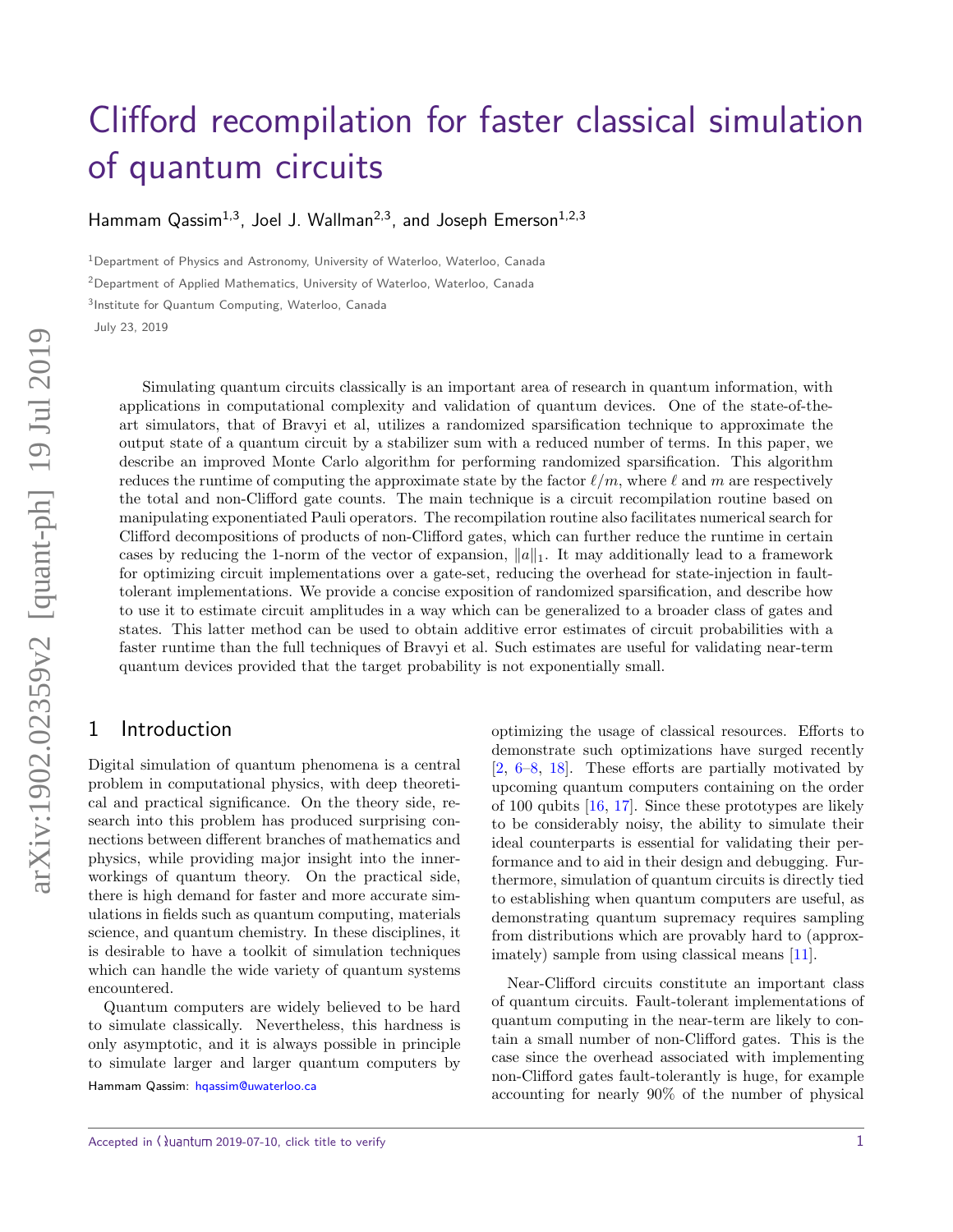qubits in surface code implementations of Shor's algorithm [\[9\]](#page-7-3). A host of classical simulation schemes have recently been proposed for simulating near-Clifford circuits, with runtimes exhibiting mild exponential dependence on *n* [\[1,](#page-7-4) [3–](#page-7-5)[5,](#page-7-6) [10,](#page-7-7) [12,](#page-8-4) [14\]](#page-8-5). State-of-the-art techniques rely on decomposing the *n*-qubit output state of a near-Clifford circuit *U* as a superposition of stabilizer states  $[3, 5]$  $[3, 5]$  $[3, 5]$ ,

$$
|\psi\rangle \equiv U|0^n\rangle = \sum_{i=1}^{N} a_i |v_i\rangle, \qquad (1)
$$

with  $N \ll 2^n$ . These techniques allow for approximate sampling from the outcome distribution of the circuit, with the runtime for producing a single sample scaling like  $O(N\epsilon^{-2})$ , where  $\epsilon$  is the error in total variation distance [\[3,](#page-7-5) [5\]](#page-7-6). The minimum number of terms over all such decompositions of  $|\psi\rangle$  is called its *stabilizer rank*, and is a measure of the complexity of simulating  $|\psi\rangle$ . Finding stabilizer decompositions with a small number of terms is typically quite hard, even for simple product states [\[3,](#page-7-5) [5\]](#page-7-6). This motivates using approximate stabilizer decompositions. It was shown in [\[5\]](#page-7-6) that an approximation to  $|\psi\rangle$  with a smaller number of stabilizer terms can be obtained by "randomly sparsifying" any decomposition of the type in eq.  $(1)$ . This is done by generating *k* random stabilizer states, each chosen independently to be  $|v_i\rangle$  with probability  $|a_i|/||a||_1$ , then setting the approximate state  $|\psi\rangle$  to be their equal superposition (with a uniform scaling factor). If *k* is large enough (roughly  $||a||_1^2 \epsilon^{-2}$ ), then  $||\psi - \tilde{\psi}|| \leq \epsilon$  with high probability. Typically  $k \ll N$ , so that using the approximate state  $|\psi\rangle$  for simulation purposes is preferable.

Randomized sparsification can be performed using a sum-over-Cliffords Monte Carlo method [\[5\]](#page-7-6), which we briefly review before stating our contribution. Given a circuit *U*, each non-Clifford gate in *U* can be expanded as a linear combination of Clifford gates. The entire circuit can then be expressed as

$$
U = \sum_{i} a_i C_i,\tag{2}
$$

for a collection of (typically exponentially many) Clifford circuits  $C_i$ . The sum-over-Cliffords method uses this decomposition to compute the stabilizer states in eq. [\(1\)](#page-1-0) while preserving the relative phases between them. For each term, a phase-sensitive Clifford simulator is used to convert the description of the circuit  $C_i$  to a description of the stabilizer state  $|v_i\rangle = C_i|0^n\rangle$  while keeping track of the global phase. Similarly, the stabilizer terms of the approximate state  $|\psi\rangle$  can be computed by applying circuit  $C_i$  with probability  $|a_i|/||a||_1$ . The Clifford simulator computes the so-called CH-form of  $C_i|0^n\rangle$  by performing an update for each gate in  $C_i$ .

This computation takes time  $O(\ell n^2)$ , where  $\ell$  is the total number of gates in the circuit. Thus to compute the CH-form for all stabilizer terms comprising the approximate state  $|\tilde{\psi}\rangle$ , the method in [\[5\]](#page-7-6) runs in time  $O(k\ell n^2)$ .

<span id="page-1-0"></span>In the current paper, we report an improved variant of randomized sparsification based on recompiling the circuit using exponentiated Pauli operators. This variant removes the dependence on the total number of gates in the circuit. More precisely, it reduces the time cost of computing the CH description of  $|v_i\rangle$  from  $O(\ell n^2)$  to  $O(mn^2)$ , where *m* is the non-Clifford gate count in *U*. This reduces the runtime of key subroutines in [\[5\]](#page-7-6) by the factor  $\ell/m$ , which can be significant for circuits in which the number of Clifford gates is very large compared to non-Clifford gates. This is relevant, for example, in the case of the QAOA circuit simulated in [\[5\]](#page-7-6), which contains hundreds of Clifford gates and only 64 T gates. The above savings are achieved at an additional memory cost of  $O(nm)$  bits, which is negligible in the regime of interest.

As a side benefit, the Clifford recompilation method makes it easier to numerically search for decompositions of the kind in eq. [\(1\)](#page-1-0) with a reduced 1-norm. As the exponential scaling of the runtimes in [\[5\]](#page-7-6) is determined by  $||a||_1^2$ , this allows for a significant speed-up in some cases. In addition to reducing  $||a||_1^2$ , it can even be the case that some of the gates in the recompiled circuit cancel out, which suggests a systematic way of optimizing the compilation step to reduce the number of non-Clifford gates in a given circuit, with the possibility of significant overhead savings in fault-tolerant implementations.

Another use of Clifford recompilation is in estimating circuit amplitudes. It is straight-forward to see that the random variable  $\langle x|\psi\rangle$  is an unbiased estimator of the amplitude  $\langle x|\psi\rangle$ , where  $x \in \mathbb{F}_2^n$  denotes a computational basis state. Clifford recompilation reduces the complexity of evaluating  $\langle x|\tilde{\psi}\rangle$  by the factor  $\ell/m$ , in comparison to [\[5\]](#page-7-6). Estimates of the amplitude obtained in this way are used in the Metropolis simulator in this latter work. They can also be used to estimate the probability  $|\langle x|\psi\rangle|^2$  up to additive error  $\epsilon$  with a runtime scaling like  $O(||a||_1^2 \epsilon^{-2})$ . Learning probabilities in this way can be generalized to a wider range of quantum circuits. It is also much less memory intensive, and is better suited for massive parallelization and GPU-computing. However, in general such polynomial precision estimates are only useful as long as the target probability is not exponentially small.

Notation. We write *X*, *Y* , and *Z* for the single qubit Pauli matrices, and typically use the letters *P, Q* and *W* to refer to Hermitian elements of the n-qubit Pauli group. The shorthand  $M_{b:a}$ , with  $b > a$ , denotes the product  $M_bM_{b-1}\ldots M_a$ .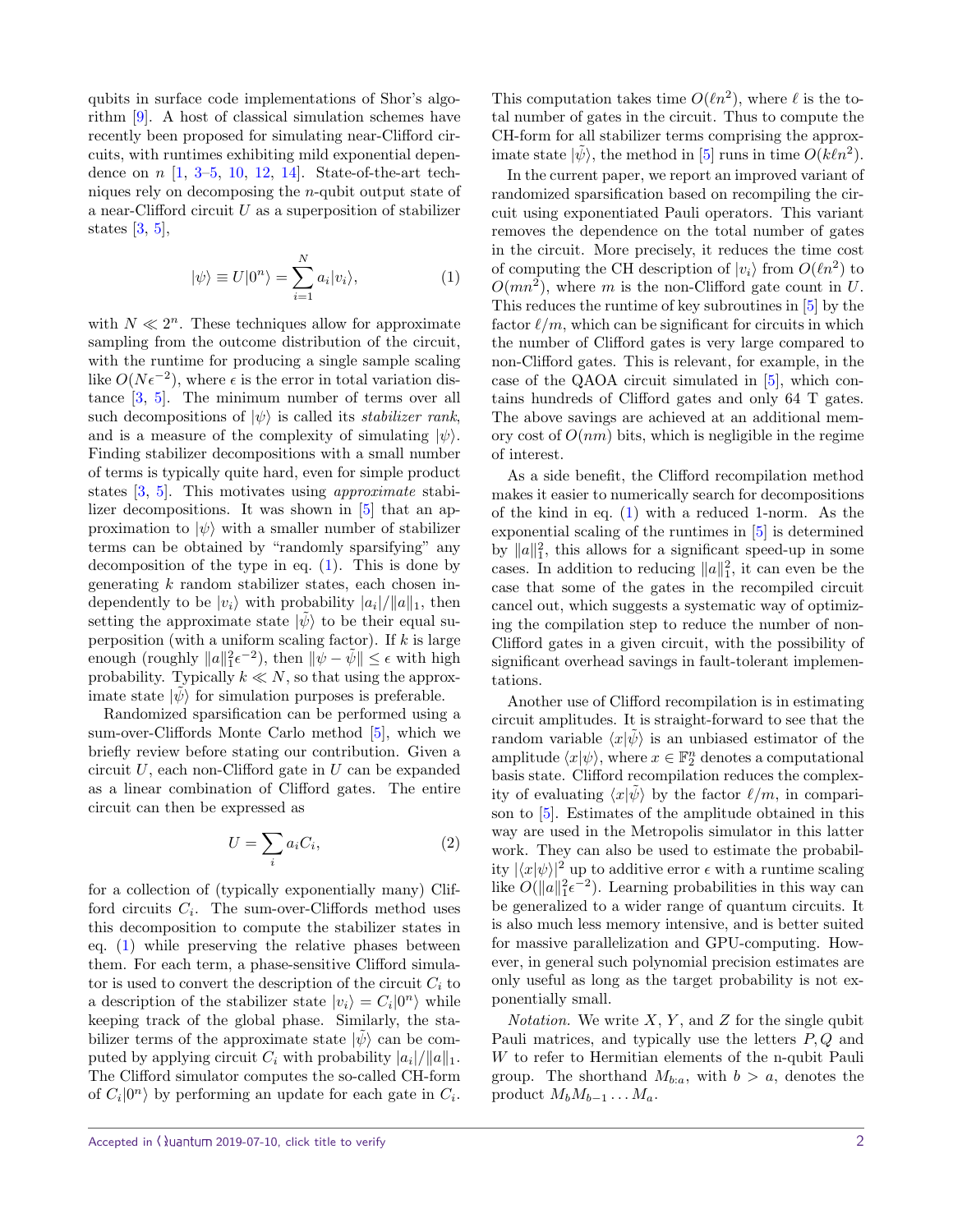#### <span id="page-2-4"></span>2 Improved randomized sparsification

The CH-form of stabilizer states. We begin by reviewing the CH-form of stabilizer states. A C-type Clifford is one which satisfies  $U_C|0^n\rangle = |0^n\rangle$ . An Htype Clifford consists of Hadamard gates on some subset of the qubits. Any stabilizer state of *n*-qubits can be written as

$$
|\phi\rangle = \omega U_C U_H |s\rangle, \tag{3}
$$

where  $U_C$  is a C-type Clifford,  $U_H$  is an H-type Clifford,  $s \in \mathbb{Z}_2^n$ , and  $\omega$  is a complex number.  $U_C$  can be described by a stabilizer tableau specifying its action on the Pauli operators  $X_i$  and  $Z_i$  for  $i = 1, \ldots, n$ , and  $U_H$  can be described by an *n*-bit string specifying which qubits are acted on. As shown in  $[5]$ , the tuple  $(\omega, U_C, U_H)$  describing the state  $|\phi\rangle$  can be updated in time  $O(n)$  under acting on  $|\phi\rangle$  with a gate from the set  $\{CNOT, CPHASE, PHASE\}$ , and in time  $O(n^2)$  under applying a Hadamard gate. For our circuit recompilation, we need the following fact concerning updates of the CH-form under Clifford gates of a particular exponential form.

<span id="page-2-2"></span>**Proposition 1.** *The tuple*  $(\omega, U_C, U_H)$  *can be updated* in time  $O(n^2)$  under applying a Clifford gate of the form  $\exp(i\theta P)$ *, where P is a Pauli and*  $\theta \in (\pi/4)\mathbb{Z}$ *.* 

*Proof.* Without loss of generality we assume that  $\theta \in$  $\{\pi/2, \pi/4\}$ . We can compute a Pauli *P*' such that  $(U_C U_H)^{\dagger} P U_C U_H = P'$  in time  $O(n^2)$ , using the stabilizer tableau of  $U_C$  and the fact that  $H X H = Z$ . Given such  $P'$ , the state can be updated in time  $O(n^2)$ . This follows from the following observations. If  $\theta =$  $\pi/2$ , then  $\exp(i\theta P)wU_C U_H|s\rangle = wU_C U_H(iP')|s\rangle =$  $w'U_C U_H |s'\rangle$ , for some  $w'$  and  $s'$  which can be computed in time  $O(n)$ . If  $\theta = \pi/4$ , then  $\exp(i\theta P)wU_C U_H|s\rangle =$  $wU_C U_H \exp(i\frac{\pi}{4}P')|s\rangle = w'U_C U_H(|s\rangle + i^{\delta}|s'\rangle)$ , for some  $\delta \in \mathbb{Z}_4$ ,  $\omega'$ , and *s'*, all of which can be computed in time  $O(n)$ . If  $s = s'$  then the update is trivial. If  $s \neq s'$ , then the update can be computed in time  $O(n^2)$ by combining Proposition 4 in [\[5\]](#page-7-6) with the update rule for *U<sup>C</sup>* under right-multiplication by gates from the set {CNOT, CPHASE, PHASE}, which is given in the same section in [\[5\]](#page-7-6).  $\Box$ 

Clifford recompilation. We now describe recompiling the circuit in order to reduce the complexity of computing the CH-forms of the output state. Consider a quantum circuit *U* consisting of  $\ell$  gates, *m* of which are non-Clifford gates. We can write *U* in the form

$$
U = C_m U_m C_{m-1} U_{m-1} \dots C_1 U_1 C_0, \tag{4}
$$

where  $C_i$  are Clifford circuits, and  $U_i$  are non-Clifford gates. We can then "pull" all non-Clifford gates to the end of the circuit

$$
U = U'_{m} \dots U'_{1} C_{m} C_{m-1} \dots C_{1} C_{0}, \tag{5}
$$

where  $U_i' = C_{m:i} U_i C_{m:i}^{\dagger}$ . We can absorb the action of the Clifford gates into the input state, so that the output state is given by

<span id="page-2-3"></span>
$$
|\psi\rangle = U|0^n\rangle = U'|\phi\rangle, \quad U' \equiv U'_{m:1},\tag{6}
$$

where  $|\phi\rangle \equiv C_{m:0}|0^n\rangle$  is a stabilizer state. Note that the CH-form of  $|\phi\rangle$  can be computed in time  $O(cn^2)$ , where  $c \equiv \ell - m$  is the number of Clifford gates in *U*. Storing the CH-form of  $|\psi\rangle$  in memory requires  $O(n^2)$ bits.

Next we discuss how to compute the  $U_i'$ . Suppose we are given a Clifford decomposition of each non-Clifford gate in *U*;

$$
U_i = \sum_j b_{ij} V_{ij},\tag{7}
$$

where each  $V_{ij}$  is a product of a small number of elementary Clifford gates. We will use exponentiated Pauli matrices to compute and store  $U_i'$  efficiently. First note that each  $V_{ij}$  can be written as a product of Clifford gates of the form  $\exp(i\theta P)$  where *P* is a Pauli and  $\theta \in (\pi/4)\mathbb{Z}$ <sup>[1](#page-2-0)</sup>. We can therefore write

$$
U_i = \sum_j a_{ij} \prod_{k=1}^{O(1)} \exp(i\theta_{ijk} P_{ijk}),
$$
 (9)

where  $a_{ij}$  absorbs any phases from the elementary gates, and  ${P_{ijk}}$  is some collection of Pauli matrices. Then

$$
U'_{i} = \sum_{j} b_{ij} C_{m:i} \left[ \prod_{k} \exp(i\theta_{ijk} P_{ijk}) \right] C_{m:i}^{\dagger}
$$
  
= 
$$
\sum_{j} b_{ij} \prod_{k} \exp(i\theta_{ijk} C_{m:i} P_{ijk} C_{m:i}^{\dagger})
$$
  
= 
$$
\sum_{j} b_{ij} \prod_{k} \exp(i\theta'_{ijk} P'_{ijk})
$$
  
= 
$$
\sum_{j} b_{ij} V'_{ij}.
$$
 (10)

<span id="page-2-0"></span>*<sup>1</sup>*For example, the Hadamard, PHASE, and CZ gates can be written as

<span id="page-2-1"></span>
$$
H_j = e^{i\pi/2} e^{-i\frac{\pi}{2} Z_j} e^{i\frac{\pi}{4} Y_j},
$$
  
\n
$$
S_j = e^{i\pi/4} e^{-i\frac{\pi}{4} Z_j},
$$
  
\n
$$
CZ_{jk} = e^{i\pi/4} e^{i\frac{\pi}{4} Z_j Z_k} e^{-i\frac{\pi}{4} Z_j} e^{-i\frac{\pi}{4} Z_k}.
$$
\n(8)

Similar identities can be derived for any Clifford gate acting on a fixed number of qubits.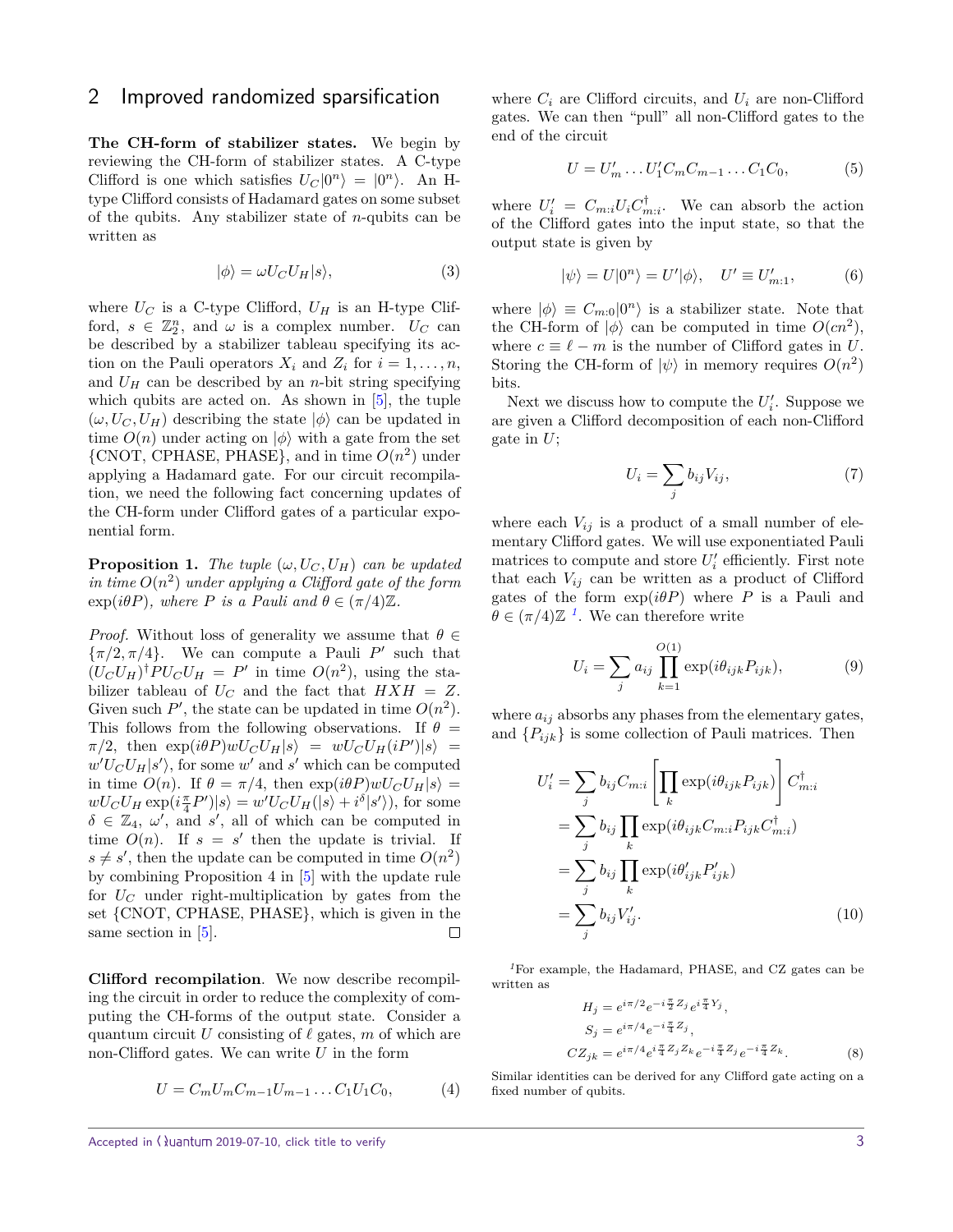**Algorithm 1:** Monte Carlo algorithm for improved randomized sparsification

|                         | <b>Input</b> : The CH-form $(\omega_0, U_C^0, U_H^0)$ of the           |
|-------------------------|------------------------------------------------------------------------|
|                         | stabilizer state $ \phi_y\rangle$ . A decomposition of                 |
|                         | the form in eq. (10) for $i = 1, \ldots, m$ .                          |
|                         | <b>Output:</b> A random vector $ z\rangle$ such that                   |
|                         | $\mathbb{E}( z\rangle) =  \psi\rangle.$                                |
|                         | 1 begin                                                                |
| $\overline{2}$          | Set $(\omega, U_C, U_H) \leftarrow (\omega_0, U_C^0, U_H^0)$           |
| 3                       | for $i = 1, \ldots, m$ do                                              |
| $\overline{\mathbf{4}}$ | Choose $V'_{ij}$ with probability $p_i(j) \equiv  b_{ij} /  b_i  _1$ ; |
| 5                       | Update $(\omega, U_C, U_H)$ under $V'_{ij}$ ;                          |
| 6                       | Set $\omega \leftarrow (b_{ij}/ b_{ij} )\omega;$                       |
| 7                       | Output $ z\rangle =   b  _1 w U_C U_H  s\rangle$ .                     |
| 8 end                   |                                                                        |
|                         |                                                                        |

<span id="page-3-0"></span>where

$$
V'_{ij} \equiv \prod_k \exp(i\theta'_{ijk} P'_{ijk}),\tag{11}
$$

 $\theta'_{ijk} \in {\{\pm \theta_{ijk}\}}$ , and the  $P'_{ijk}$  are Pauli matrices each of which can be computed efficiently in time  $O(c)$ . Storing this description of  $U'$  requires  $O(nm)$  bits of memory, since each Pauli matrix requires  $O(n)$  bits to specify. We remark that the use of Pauli exponential version of Clifford and non-Clifford gates has recently found application in the context of error-correction [\[15\]](#page-8-6).

To conclude, we can write the output state of the circuit *U* as

$$
|\psi\rangle = U'|\phi\rangle
$$
  
=  $\sum_{i} a_i |u_i\rangle,$  (12)

where each stabilizer state  $|u_i\rangle$  is produced by acting on the fixed stabilizer state  $|\phi\rangle$  with a circuit consisting of *O*(*m*) Clifford gates of the form exp( $iθP$ ),  $θ ∈ (π/4)Z$ . Combining this with Proposition [1](#page-2-2) shows that we can produce the CH-form of  $|u_i\rangle$  in time  $O(mn^2)$ , which improves on the  $O(\ell n^2)$  required by the method described in [\[5\]](#page-7-6).

This improvement is applicable to both the norm estimation and the heuristic Metropolis algorithms of [\[5\]](#page-7-6). The total time cost of computing the CH-forms of the approximate state is  $O(kmn^2)$  in our method, vs.  $O(k\ell n^2)$  in [\[5\]](#page-7-6). The runtime reduction factor of  $\ell/m$  is significant because the randomized sparsification subroutine requires computing an exponential number of CH-forms, roughly  $k \approx ||a||_1^2 \epsilon^{-2}$ , in order to obtain an *ε*-approximation to  $|\psi\rangle$ . Recall that the factor  $||a||_1^2$  is exponential in the number of non-Clifford gates. For a Clifford+T circuit, for example, it is equal to  $2^{0.228m}$ , where *m* is the T count.

**Input** : The CH-form  $(\omega_0, U_C^0, U_H^0)$  of the stabilizer state  $|\phi_y\rangle$ . A decomposition of the form in eq.  $(10)$  for  $i = 1, ..., m$ . **Output:** A random vector  $|z\rangle$  such that  $\mathbb{E}(|z\rangle) = |\psi\rangle.$ **<sup>1</sup> begin 2**  $\left( \omega, U_C, U_H \right) \leftarrow (\omega_0, U_C^0, U_H^0)$ **<sup>3</sup> for** *i =1, . . . , m* **do 4** | Compute eq. [\(15\)](#page-4-0); **5** Choose *l* with probability  $p'_i(l) \equiv |a'_{i}l|/||a'_{i}||_1;$ **6**  $\left| \quad \right|$  Set  $(\omega, U_C, U_H)$  to be the CH-form of  $|u_{il}\rangle$ ; **7**  $\left| \quad \right|$  Set  $\omega \leftarrow (a'_{il}/|a'_{il}|)\omega;$  $\text{Output } |z\rangle = ||b||_1 wU_C U_H|s\rangle.$ **<sup>9</sup> end**

<span id="page-3-1"></span>Monte-Carlo method. Randomized sparsification (both the original version and our improved variant) can be implemented as a Monte Carlo algorithm. The state space is the set of CH-tuples  $(\omega, U_C, U_H)$ . In our improved variant, the initial state is the CH-form of  $|\phi\rangle$ . For each gate  $U_i'$  in the reduced circuit, a random Clifford gate is applied to the current state according to eq.  $(10)$ . Namely,  $V'_{ij}$  is applied with probability  $|b_{ij}|/||b_i||_1$ . The relative phases between the terms are accounted for by updating  $\omega$  appropriately. After the last gate, the final state is scaled by the factor  $||b||_1 \equiv \prod_i ||b_i||_1$ . This is summarized in Algorithm [1.](#page-3-0) A direct calculation shows that the output  $|z\rangle$  of this algorithm satisfies

<span id="page-3-2"></span>
$$
\mathbb{E}(|z\rangle) = |\psi\rangle. \tag{13}
$$

Moreover, it is shown in [\[5\]](#page-7-6) that the average of *k* runs of the algorithm is a random vector  $|\tilde{\psi}\rangle = k^{-1} \sum_{i=1}^{k} |z_i\rangle$ which satisfies

$$
\Pr\left[\|\|\tilde{\psi}\rangle - |\psi\rangle\|\geq \epsilon\right] \leq \frac{\|a\|_1^2/k}{\epsilon^2}.\tag{14}
$$

For example, taking  $k = (2||a||_1/\epsilon)^2$  ensures that the probability of the error exceeding  $\epsilon$  is at most 1/4.

Adaptive Monte-Carlo. The convergence of the estimator in the Monte Carlo of Algorithm [1](#page-3-0) can be improved by adapting the probabilistic Clifford update to the particular state at each time step. Let the stabilizer state at the *i*<sup>th</sup> time step of the Monte Carlo be  $|u\rangle$ , and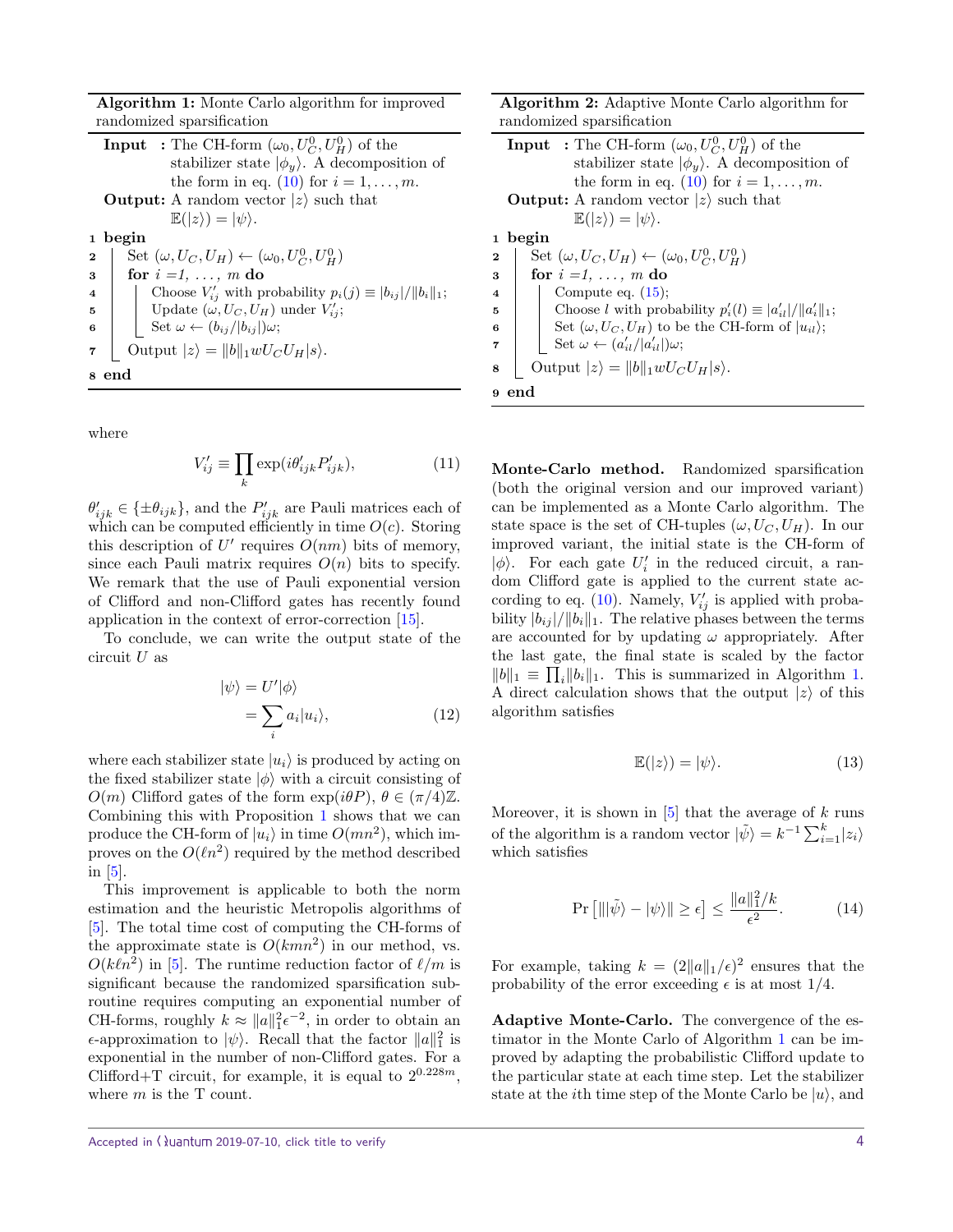let

$$
U'_{i}|u\rangle = \sum_{j} a_{ij} V'_{ij}|u\rangle,
$$
  
= 
$$
\sum_{j} a_{ij} |u_{ij}\rangle,
$$
  
= 
$$
\sum_{l} a'_{il} |u_{il}\rangle,
$$
 (15)

where all collinear terms in the second sum are collected in the third sum. Note that computing eq. [\(15\)](#page-4-0) can be done efficiently by updating the CH description of each term under the Clifford gates  $V'_{ij}$ . It is then straightforward to show that  $||a'_i||_1 \leq ||a_i||_1$ .

Consider the modified Monte Carlo in Algorithm [2.](#page-3-1) As before, we have  $\mathbb{E}(|z\rangle) = |\psi\rangle$ , and one can take the average of *k* iterations of this algorithm to approximate  $|\psi\rangle$ . As  $||a'||_1$  depends on the particular trajectory taken, we need to choose  $k \approx \Delta^2 \epsilon^{-2}$ , where

$$
\Delta = \max_{\text{trajectories}} \|a'\|_1 \le \|a\|_1. \tag{16}
$$

Computing  $\Delta$  is generally hard since it involves a maximization over all trajectories. Unless a smaller upper bound for  $\Delta$  can be learned, the safe solution is to settle for the pessimistic sample size which scales like  $||a||_1^2$ . Even with this limitation, the above method improves the precision of the approximation obtained for the same sample size. We can use heuristics to predict whether adaptive sampling is useful. Let  $\alpha$  be the random variable which takes value  $||a'||_1$  with probability equal to the sum of the probabilities of all trajectories consistent with  $||a'||_1$ . One can estimate the mean and variance of  $\alpha$  by sampling, and heuristically argue that most trajectories have  $||a'||_1$  within, say, 3 standard deviations of the mean. Thus if the mean is much smaller than  $\|a\|_1$ , and the variance is not too large, it is a good indication that adaptive Monte Carlo improves the rate at which  $|\psi\rangle$  converges to  $|\psi\rangle$ .

Clifford decompositions of products of gates. Finding a Clifford decomposition of  $U_i$  with minimal 1-norm  $||a_i||_1$  can be done using a convex optimization software [\[5,](#page-7-6) [14\]](#page-8-5). These brute-force optimizations can only be performed for one- or two-qubit gates, as it is too computationally intensive for more qubits.

For an operator *A*, denote by  $\Omega(A)$  the minimum 1norm over all Clifford decompositions of  $A$ . Then  $\Omega$  is sub-multiplicative, i.e.

$$
\Omega(AB) \le \Omega(A)\Omega(B). \tag{17}
$$

For two operators *A* and *B*, let us call a Clifford decomposition of the product *AB* contractive if its 1-norm is strictly less than  $\Omega(A)\Omega(B)$ . Finding a contractive Clifford decomposition of *AB* is generally hard unless *A* and

*B* are at most 2-qubit gates acting on the same pair of qubits, so that we can use brute-force convex optimization. An exception is when the two operators can be mapped to the same pair of qubits via a Clifford *C*. In that case, one can find a contractive decomposition of *CABC*† using convex-optimization, and then apply the inverse  $C^{\dagger}$ , using the idea of eq. [\(10\)](#page-2-1) to keep the terms in a form enabling fast CH updates. This method is well-suited to the case of Clifford $+e^{i\theta P}$  circuits, which we discuss in the next section.

<span id="page-4-0"></span>Note that strict inequality in eq. [\(17\)](#page-4-1) does not hold, since two non-Clifford gates can multiply to a Clifford gate. Furthermore, in the next section we give examples where equality holds although the product *AB* is not a Clifford gate.

Sub-multiplicativity also holds under the tensorproduct,

$$
\Omega(A \otimes B) \le \Omega(A)\Omega(B). \tag{18}
$$

The question of whether  $\Omega$  is multiplicative under the tensor product is open. For tensor products of 1- and 2-qubit gates, our numerical search does not find any counter examples, and thus we conjecture that  $\Omega$  is multiplicative for 1- and 2-qubit gates. The analogue of  $\Omega$  for quantum states was shown in [\[5\]](#page-7-6) to be multiplicative when each tensor factor is a state of at most three qubits, which suggests that a similar fact should hold for unitaries. However, the proof technique in [\[5\]](#page-7-6) is not straight-forward to generalize to the unitary version, since it relies on the so-called stabilizer-alignment property of quantum states, which (to our knowledge) has no clear analogue for unitaries. We note that this multiplicative behavior for states, which we also conjecture to hold for unitaries, stands in contrast to other monotones such as the robustness of magic [\[14\]](#page-8-5), and its channel version [\[1\]](#page-7-4), which are known to be strictly sub-multiplicative in important cases.

## 3 Example: Clifford $+e^{i\theta P}$  circuits

As an application of the methods presented so far, we consider circuits where each non-Clifford gate has the form  $e^{i\theta P}$ , where *P* is a Pauli operator, and  $\theta \in [-\pi, \pi]$ . This class of circuits includes important cases such as Clifford+*T* circuits, and more generally Clifford+*Z* rotation circuits. For a circuit *U* of this type containing *m* non-Clifford gates, eq. [\(6\)](#page-2-3) reduces to

<span id="page-4-2"></span>
$$
U|0^n\rangle = e^{i\theta_m Q_m} \dots e^{i\theta_1 Q_1}|\phi\rangle, \tag{19}
$$

<span id="page-4-1"></span>for a list of Hermitian Pauli operators  $Q_1, \ldots, Q_m$ , a list of angles  $\theta_1, \ldots, \theta_m$ , and a stabilizer state  $|\phi\rangle$ . Note that the unitary  $e^{i\theta P}$  is Clifford if and only if  $\theta \in (\pi/4)\mathbb{Z}$ . Thus we may, without loss of generality, assume that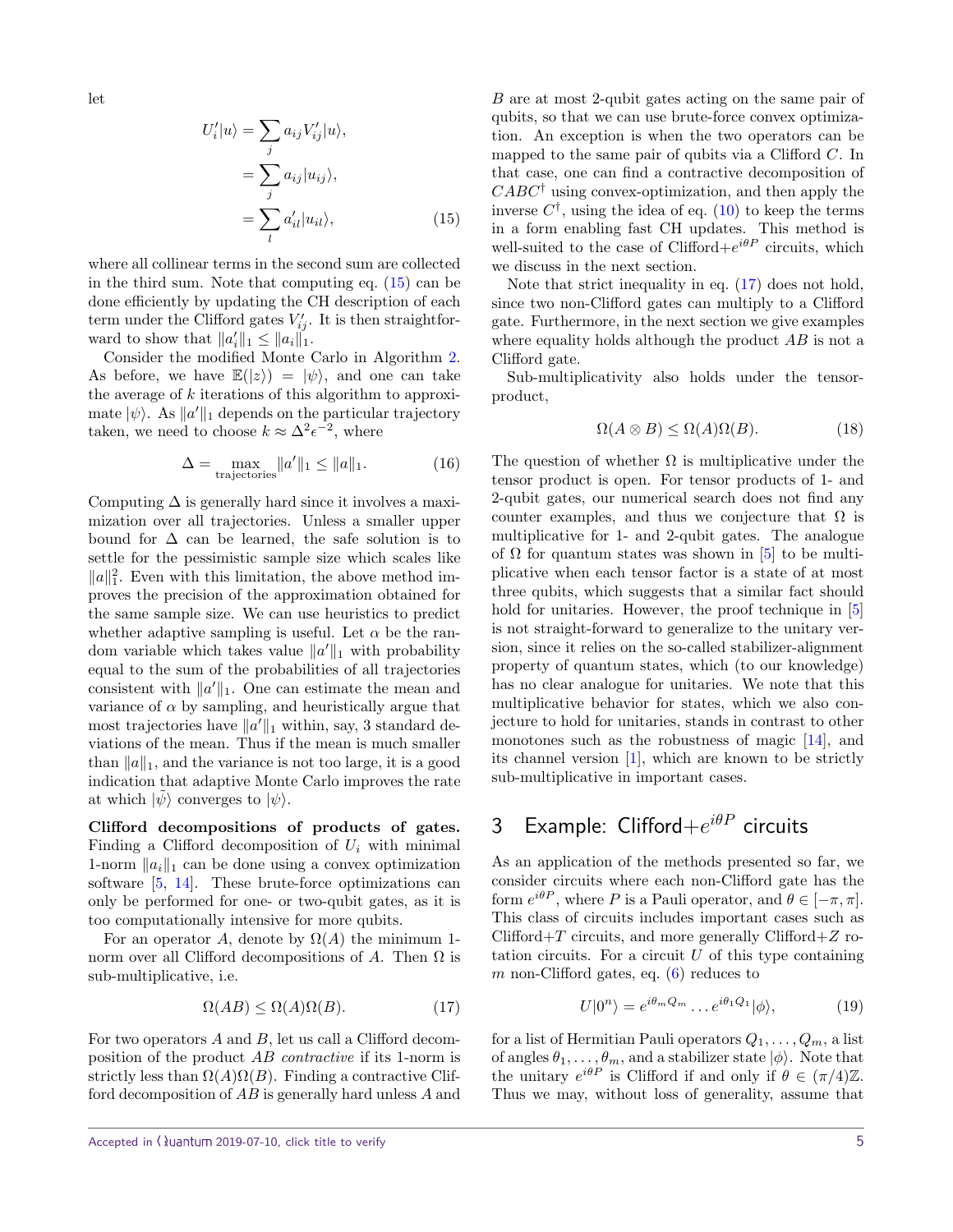$\theta_i \in (0, \frac{\pi}{4})$ , as otherwise we can "factor out" Clifford gates  $e^{\pm i\frac{\pi}{4}Q_i}$  and absorb them into the state  $|\phi\rangle$ , at the cost of applying a Clifford mapping to the list of Pauli operators  $Q_j$  with  $j < i$ . The Clifford mapping can be quickly computed using the relation

$$
e^{i\frac{\pi}{4}P}Qe^{-i\frac{\pi}{4}P} = \begin{cases} Q & \text{if } [P,Q] = 0\\ iPQ & \text{if } \{P,Q\} = 0. \end{cases}
$$
 (20)

We refer to eq.  $(19)$  as the *canonical form* of the output state of a Clifford $+e^{i\theta P}$  circuit.

For a single qubit Pauli operator *P*, the optimal decomposition of  $e^{i\theta P}$  into Clifford gates is given by [\[5\]](#page-7-6)

$$
e^{\pm i\theta P} = (\cos\theta - \sin\theta)\mathbb{1} + (\sqrt{2}\sin\theta)e^{\pm i\frac{\pi}{4}P}.
$$
 (21)

This decomposition achieves the minimum 1-norm,

$$
\Omega(e^{i\theta P}) = \cos \theta + (\sqrt{2} - 1)\sin \theta \qquad (0 \le \theta \le \frac{\pi}{4}).
$$
\n(22)

This holds for *n*-qubit Pauli operators as well, which follows from i) invariance of  $\Omega$  under multiplication by Clifford unitaries, ii) invariance of  $\Omega$  under tensoring by the identity, i.e.  $\Omega(U \otimes \mathbb{1}) = \Omega(U)$ .

Clifford decompositions of products of exponentiated Pauli operators. If a sequence of exponentials in eq. [\(19\)](#page-4-2) multiplies to a Clifford gate, it can be commuted past the gates prior to it and absorbed into the input state, effectively reducing the number of non-Clifford gates in the circuit. As we are dealing with a universal set of gates, it is generally intractable to determine whether such a product belongs to the Clifford group. In the simplest case of multiplying two gates  $e^{i\theta P}e^{i\phi Q}$  with  $\theta, \phi \in (0, \pi/4)$ , it can be shown that the product is a Clifford gate if and only if  $PQ = \pm 1$  and  $\theta + \phi \in (\pi/4)\mathbb{Z}$ . If  $PQ \neq \pm 1$ , there exists no better decomposition than the trivial one, obtained by decomposing each gate separately;

$$
\Omega\left(e^{i\theta_1 P}e^{i\theta_2 Q}\right) = \Omega\left(e^{i\theta_1 P}\right)\Omega\left(e^{i\theta_2 Q}\right). \tag{23}
$$

This can be verified numerically for 1 and 2 qubits, and the general case follows from the fact that any pair of *n*-qubit Paulis *P* and *Q* can be mapped by a Clifford circuit to a pair of Paulis with support on the first two qubits only, together with the fact that  $\Omega(U \otimes 1)$  =  $\Omega(U)$ .

For products of three or more gates, we can find decompositions with significantly reduced 1-norm in certain cases. Numerically, we observe that the possibility of 1-norm reduction is correlated with the rank of the binary representation of the Paulis. Specifically, for  $x, z \in \mathbb{Z}_2^n$  write  $X[x] \equiv X^{x_1} \otimes \cdots \otimes X^{x_n}$ ,

 $Z[z] \equiv Z^{z_1} \otimes \cdots \otimes Z^{z_n}$ , and  $P_{(x,z)} \equiv i^{x \cdot z} X[x] Z[z]$ . Then numerics in the two qubit case suggest that,

$$
\Omega\left(\prod_j e^{i\theta_j P_{v_j}}\right) < \prod_j \Omega(e^{i\theta_j P_{v_j}}) \tag{24}
$$

if and only if  $\text{rank}(v_1, v_2, \dots, v_k) < k$  with  $\text{rank}(\cdot)$  computed mod 2. For example, it is possible to numerically verify that

$$
\Omega\left(e^{i\theta_1 X}e^{i\theta_2 Y}e^{i\theta_3 Z}\right) < \Omega\left(e^{i\theta_1 X}\right)\Omega\left(e^{i\theta_2 Y}\right)\Omega\left(e^{i\theta_3 Z}\right),\tag{25}
$$

for any choice of angles  $\theta_1, \theta_2, \theta_3 \in (0, \pi/4)$ . We can also numerically find the optimal Clifford expansion *[2](#page-5-0)* , say

<span id="page-5-1"></span>
$$
e^{i\theta_1 X} e^{i\theta_2 Y} e^{i\theta_3 Z} = \sum_i \alpha_i C_i.
$$
 (27)

Therefore for any triple of n-qubit Paulis (*P, Q, W*) which are equivalent to  $(X_1, Y_1, Z_1)$  via a Clifford *V*, the optimal decomposition is given by

$$
e^{i\theta_1 P} e^{i\theta_2 Q} e^{i\theta_3 W} = \sum_i \alpha_i V^{\dagger} (C_i \otimes \mathbb{1}^{\otimes n-1}) V. \tag{28}
$$

As before, each Clifford term  $V^{\dagger}$  $(C_i \otimes \mathbb{1}^{\otimes n-1})V$  is easy to cast as a product of a small number of Cliffords of the form  $e^{i\phi R}$  where *R* is a Pauli and  $\phi \in (\pi/4)\mathbb{Z}$ . This way we obtain a decomposition of the many-body operator  $e^{i\theta_1 P} e^{i\theta_2 Q} e^{i\theta_3 W}$  which is both optimal and in a form enabling fast phase-sensitive updates.

The reduction in the 1-norm by decomposing products of gates can be quite large, see for example **??**, where the log of the 1-norm is plotted for different one and two qubit gate sequences.

#### 4 Amplitude estimation

To illustrate the value of Clifford recompilation, we consider the problem of estimating circuit amplitudes of near-Clifford circuits. Randomized sparsification can be used to estimate the amplitudes  $\langle x|\psi\rangle$  of the output state. Indeed eq. [\(13\)](#page-3-2) implies that

$$
\mathbb{E}(\langle x|z\rangle) = \langle x|\psi\rangle,\tag{29}
$$

<span id="page-5-0"></span><sup>2</sup>For  $0 \le \theta \le \pi/8$ , the expansion

$$
e^{i\theta X}e^{i\theta Y}e^{i\theta Z} = (\cos 3\theta - \sin \theta)\mathbb{1} + e^{i\pi/4}[\sin 2\theta(\cos \theta - \sin \theta)]SH
$$

$$
+ (\sqrt{2}\sin 2\theta \sin \theta)HX + (\sqrt{2}\sin 2\theta \sin \theta) SH.
$$
 (26)

is optimal. More generally, the Clifford terms in eq. [\(27\)](#page-5-1) vary depending on  $(\theta_1, \theta_2, \theta_3)$ , and a general expression is too tedious to write down, although finding the optimal decomposition numerically is easy on a case-by-case basis.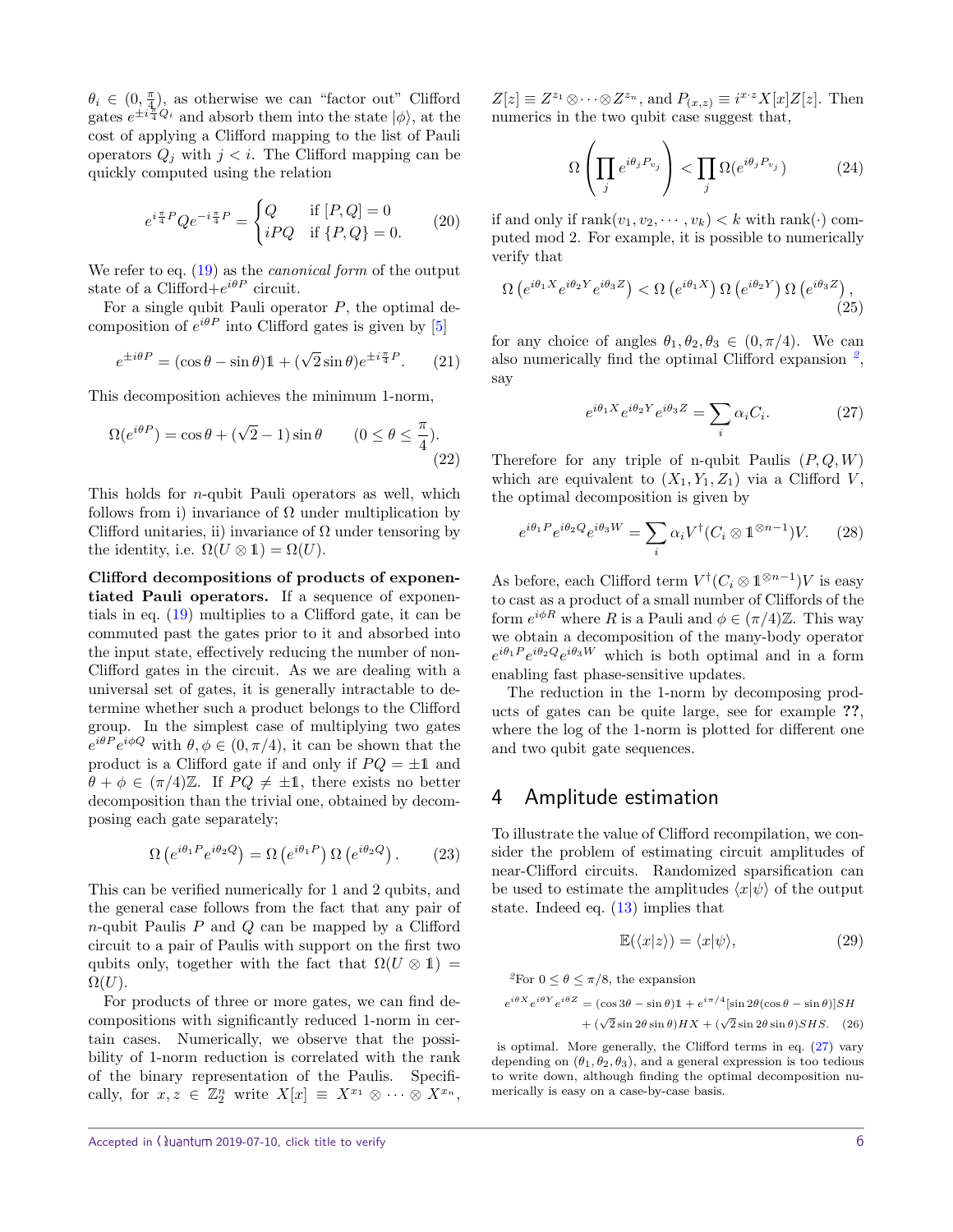

#### (a) One qubit

(b) Two qubits

Figure 1: Theoretical asymptotic cost of simulating various one- and two-qubit exponential sequences. The angles are chosen to be equal for simplicity. The function  $f(\theta)$  is the 1-norm of the optimal decomposition of the sequence into Clifford gates, and, for a sequence of length L,  $f(\theta)^{1/L}$  is the effective 1-norm per gate. The function  $2\log(f(\theta)^{1/L})$  is the contribution of each gate to  $\alpha$ , where  $2^{\alpha}$  is the exponential scaling factor in the runtime of the simulation. The data is obtained using a convex optimization software (CVX with the SDPT3 solver).

where  $|z\rangle$  is the random vector generated by Algorithm [1.](#page-3-0) By a complex-valued version of Hoeffding's inequality [\[13,](#page-8-7) [19\]](#page-8-8), the random vector  $|\psi\rangle$  obtained by averaging *k* instances of  $|z\rangle$  satisfies

$$
\Pr\left[|\langle x|\psi\rangle - \langle x|\tilde{\psi}\rangle| \ge \epsilon\right] \le \delta,\tag{30}
$$

provided we take  $k = O(||a||_1^2 \epsilon^{-2} \log(\delta^{-1}))$ . Thus by averaging enough evaluations of  $\langle x|z \rangle$ , one obtains a good estimate of  $\langle x|\psi\rangle$  with high probability. Given the CH-form of  $|z\rangle$ , it takes time  $O(n^2)$  to compute the amplitude  $\langle x|z \rangle$  using the methods in [\[5\]](#page-7-6). This gives a runtime scaling of  $O(||a||_1^2 mn^2 \epsilon^{-2} \log(\delta^{-1}))$  for computing an additive error estimate of the amplitude, using the improved sparsification Monte Carlo of Section [2.](#page-2-4) Typically we are interested in estimating the probability  $Pr(x) = |\langle x | \psi \rangle|^2$ , rather than the amplitude. It is straightforward to check that if  $|\langle x|\tilde{\psi}\rangle - \langle x|\psi\rangle| \leq c\epsilon$ , where  $c = \sqrt{2} - 1$ , then  $\left| |\langle x|\tilde{\psi} \rangle|^2 - P(x) \right| \leq \epsilon$  (as long as  $\epsilon \leq 1$ ). In other words, estimating the probability instead of the amplitude only requires multiplying *k* by the constant  $c^{-2} \approx 6$ .

Note that the heuristic Metropolis simulator of [\[5\]](#page-7-6) relies on taking the ratio between two amplitude estimates, obtained exactly as described above, in order to determine the next move at each Metropolis step.

Estimating amplitudes as above relies on very few properties of stabilizer states. It is only needed that stabilizer states admit an efficient, phase-sensitive description which can be updated under Clifford gates, and that this description can be used to efficiently compute any desired amplitude of the state. Thus estimating amplitudes as described in this section, and indeed the heuristic Metropolis simulator of [\[5\]](#page-7-6), can both be used for other states and gates satisfying similar criteria. Perhaps the main candidate for this generalization is Fermionic Gaussian states and nearest-neighbor matchgates [\[20,](#page-8-9) [21\]](#page-8-10). Nearest-neighbor matchgates acting on Fermionic Gaussian states are known to be classically simulable, and yet augmenting the gate set with nearest-neighbor SWAP gates is sufficient for universal quantum computing. This motivates searching for matchgate-decompositions of the SWAP gate. Our numerical search suggests that the decomposition

<span id="page-6-0"></span>
$$
SWAP = \frac{e^{i\pi/4}}{\sqrt{2}}G(1, -iX) + \frac{e^{-i\pi/4}}{\sqrt{2}}G(1, iX) \quad (31)
$$

has minimal 1-norm over all matchgate-decompositions of SWAP, where  $G(1, \pm iX)$  is the  $\pm i$ SWAP gate (which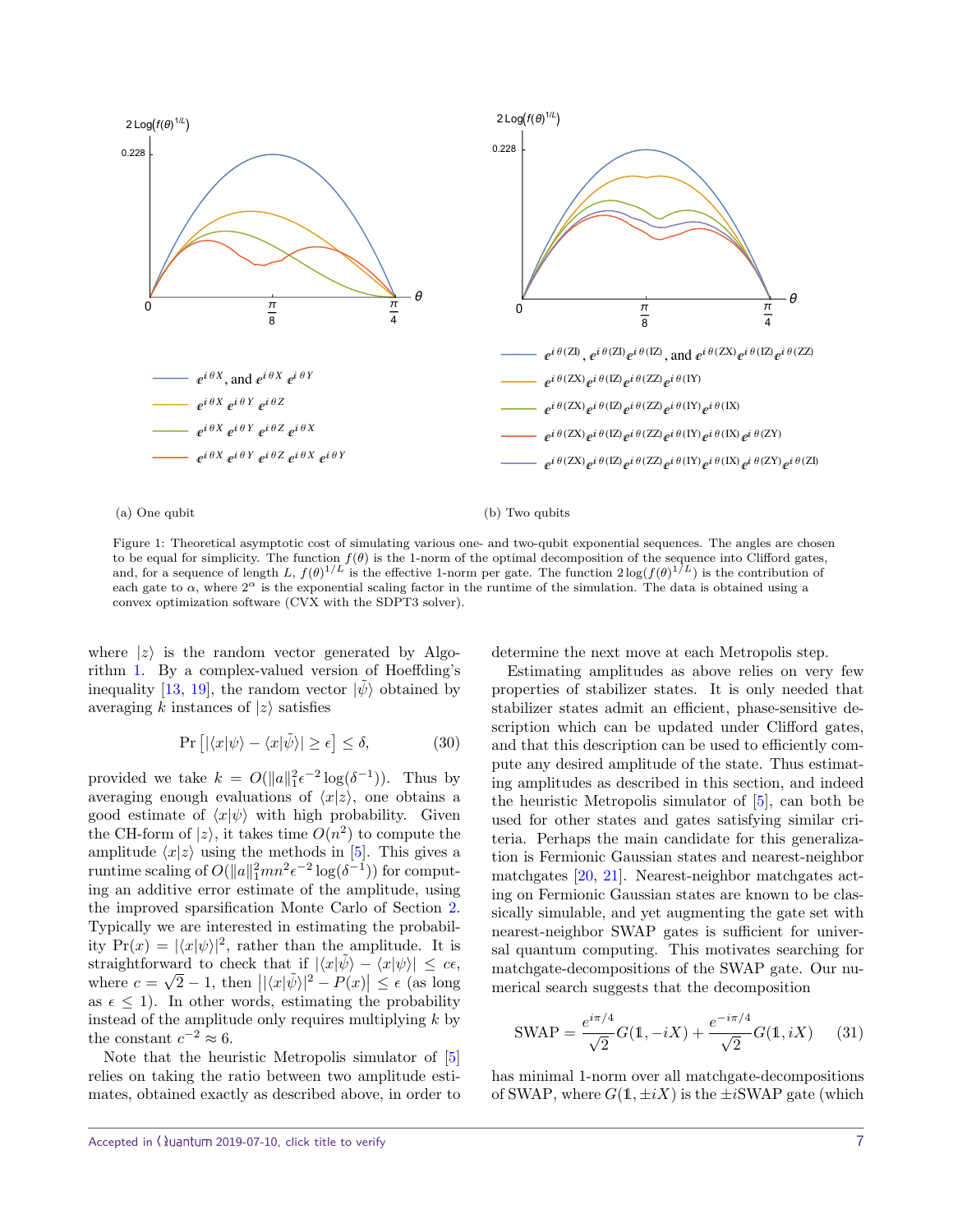is a matchgate). This decomposition has 1-norm equal is a matengate). This decomposition has 1-norm equal<br>to  $\sqrt{2}$ , which implies that amplitude estimation using this decomposition has a runtime scaling like  $O(2^m)$ , where *m* is the number of SWAP gates. Since it is possible to exactly compute the amplitude in time  $O(2^m)$  by computing the 2 *<sup>m</sup>* matchgate contributions corresponding to the expansion in eq.  $(31)$ , this decomposition is not useful for this purpose. It may be possible nevertheless to find smaller 1-norms by considering decompositions of parallel SWAP gates into nearest-neighbor matchgate circuits involving more than two qubits.

Applying the same idea to local vs. entangling gates, we find numeric evidence that the decomposition

$$
CPHASE = \frac{e^{i\pi 4}}{\sqrt{2}} (S_1^{\dagger} S_2^{\dagger} - iS_1 S_2)
$$
 (32)

achieves the minimum 1-norm over all decompositions of CPHASE into product gates (not necessarily Cliffords), where  $S_i$  is the PHASE gate on qubit *i*. Similar to the matchgate case, the 1-norm of this decomposition is too large to provide an improvement over brute force methods. Nevertheless, our numerics is not exhaustive and a better decomposition may exist. It may also be the case that a decomposition of the form

$$
CPHASE^{\otimes k} = \sum_{j} a_j V_j,\tag{33}
$$

exists such that each  $V_j$  is a product gate on 2*k* qubits and  $||a||_1 < 2^{k/2}$ . Our numerical search did not detect such decompositions for  $k = 2$  allowing for up to 4 terms in the sum.

#### 5 Conclusion

We have described how to improve the simulators of Bravyi et al [\[5\]](#page-7-6) by recompiling the circuit using exponentiated Pauli operators. The theoretical runtime reduction is given by the factor  $\ell/m$  where  $\ell$  and  $m$ are respectively the total and non-Clifford gate counts, which can be significant when the target circuit is vastly dominated by Clifford gates. As an added benefit, the recompilation puts the circuit in a form where it is easier to search for optimal Clifford decompositions, since all non-Clifford gates appear in sequence. This can significantly reduce the exponential prefactor in the runtime. The circuit recompilation is well-suited to be used with a scheme for computing additive-error estimates of outcome probabilities. This scheme requires much less work than the full techniques of [\[5\]](#page-7-6), and can in principle be used with a broader class of states and gates.

Acknowledgements. This research was supported by the U.S. Army Research Office through grant W911NF-

14-1-0103, and by funding from the Government of Ontario through TQT, and the Government of Canada through CFREF and NSERC.

### References

- <span id="page-7-4"></span>[1] Ryan S Bennink, Erik M Ferragut, Travis S Humble, Jason A Laska, James J Nutaro, Mark G Pleszkoch, and Raphael C Pooser. Monte carlo simulation of near-clifford quantum circuits.  $arXiv$ preprint, 2017. URL [https://arxiv.org/abs/](https://arxiv.org/abs/1703.00111) [1703.00111](https://arxiv.org/abs/1703.00111).
- <span id="page-7-0"></span>[2] Sergio Boixo, Sergei V Isakov, Vadim N Smelyanskiy, and Hartmut Neven. Simulation of low-depth quantum circuits as complex undirected graphical models. arXiv preprint arXiv:1712.05384, 2017. URL <https://arxiv.org/abs/1712.05384>.
- <span id="page-7-5"></span>[3] Sergey Bravyi and David Gosset. Improved classical simulation of quantum circuits dominated by clifford gates. Phys. Rev. Lett., 116:250501, Jun 2016. [DOI: 10.1103/PhysRevLett.116.250501.](https://doi.org/10.1103/PhysRevLett.116.250501)
- [4] Sergey Bravyi, Graeme Smith, and John A Smolin. Trading classical and quantum computational resources. Physical Review X, 6(2):021043, 2016. [DOI: 10.1103/physrevx.6.021043.](https://doi.org/10.1103/physrevx.6.021043)
- <span id="page-7-6"></span>[5] Sergey Bravyi, Dan Browne, Padraic Calpin, Earl Campbell, David Gosset, and Mark Howard. Simulation of quantum circuits by low-rank stabilizer decompositions. arXiv preprint, 2018. URL [https:](https://arxiv.org/abs/1808.00128) [//arxiv.org/abs/1808.00128](https://arxiv.org/abs/1808.00128).
- <span id="page-7-1"></span>[6] Jianxin Chen, Fang Zhang, Mingcheng Chen, Cupjin Huang, Michael Newman, and Yaoyun Shi. Classical simulation of intermediate-size quantum circuits. arXiv preprint, 2018. URL [https://](https://arxiv.org/abs/1805.01450) [arxiv.org/abs/1805.01450](https://arxiv.org/abs/1805.01450).
- [7] Zhaoyun Chen, Qi Zhou, Cheng Xue, Xia Yang, Guangcan Guo, and Guoping Guo. 64 qubit quantum circuit simulation. Science Bulletin, 63(15):964–971, aug 2018. [DOI:](https://doi.org/10.1016/j.scib.2018.06.007) [10.1016/j.scib.2018.06.007.](https://doi.org/10.1016/j.scib.2018.06.007)
- <span id="page-7-2"></span>[8] Hans De Raedt, Fengping Jin, Dennis Willsch, Madita Nocon, Naoki Yoshioka, Nobuyasu Ito, Shengjun Yuan, and Kristel Michielsen. Massively parallel quantum computer simulator, eleven years later. arXiv preprint arXiv:1805.04708, 2018. [DOI:](https://doi.org/10.1016/j.cpc.2018.11.005) [10.1016/j.cpc.2018.11.005.](https://doi.org/10.1016/j.cpc.2018.11.005)
- <span id="page-7-3"></span>[9] Austin G. Fowler, Matteo Mariantoni, John M. Martinis, and Andrew N. Cleland. Surface codes: Towards practical large-scale quantum computation. Physical Review A, 86(3), sep 2012. [DOI:](https://doi.org/10.1103/physreva.86.032324) [10.1103/physreva.86.032324.](https://doi.org/10.1103/physreva.86.032324)
- <span id="page-7-7"></span>[10] Héctor J García, Igor L Markov, and Andrew W Cross. On the geometry of stabilizer states. Quantum Information & Computation, 14(7&8):683–